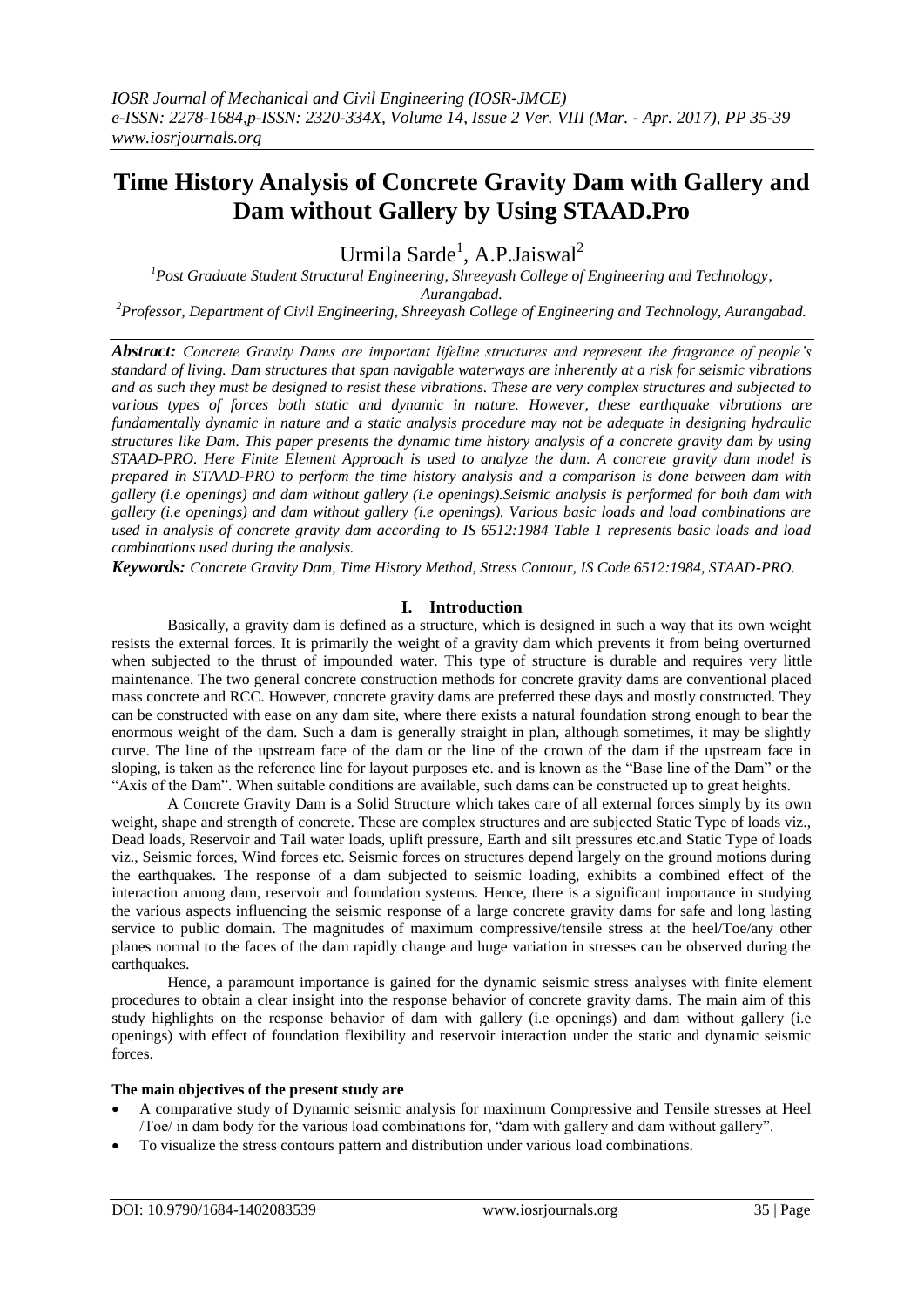# **II. Parametric Details Of Model**

| 2.1. Specification of Models for 60m height of the dam with gallery. |  |
|----------------------------------------------------------------------|--|
|----------------------------------------------------------------------|--|

| non or hrough for bonn neight or the unin with gunery. |                                          |  |  |  |  |
|--------------------------------------------------------|------------------------------------------|--|--|--|--|
| Type of Structure                                      | Concrete gravity dam                     |  |  |  |  |
| Seismic Zone                                           | II, As per IS 1893 (Part I)-2002, Z=0.10 |  |  |  |  |
| <b>Importance Factor</b>                               | For all dams= 3                          |  |  |  |  |
| Rock and Hard soil Site Factor                         | medium Soil $= 1$                        |  |  |  |  |
| Damping Ratio                                          | 0.05                                     |  |  |  |  |
| Height of the dam                                      | 60 <sub>m</sub>                          |  |  |  |  |
| Length of dam                                          | Unit length of dam is considered.        |  |  |  |  |
| Size of gallery                                        | $4 \text{ mX}4 \text{ m}$                |  |  |  |  |
| Depth of foundation                                    | 120 <sub>m</sub>                         |  |  |  |  |
| Base width of dam                                      | 48 m                                     |  |  |  |  |
| Specific weight of Concrete                            | $25 \text{ kN/m}^3$                      |  |  |  |  |
| Poisson ratio of Concrete                              | 0.17                                     |  |  |  |  |
| Modulus of elasticity of Concrete                      | $21.718$ N/mm <sup>2</sup>               |  |  |  |  |

#### **2.2. Specification of Models for 60m height of the dam without gallery.**

| <b>Type of Structure</b>          | Concrete gravity dam                     |
|-----------------------------------|------------------------------------------|
| Seismic Zone                      | II, As per IS 1893 (Part I)-2002, Z=0.10 |
| <b>Importance Factor</b>          | For all dams $=$ 3                       |
| Rock and Hard soil Site Factor    | Hard Soil $= 1$                          |
| Damping Ratio                     | 0.05                                     |
| Height of the dam                 | 60 <sub>m</sub>                          |
| Length of dam                     | Unit length of dam is considered         |
| Depth of foundation               | $120 \text{ m}$                          |
| Base width of dam                 | 48 m                                     |
| Specific weight of Concrete       | $25 \text{ kN/m}$ 3                      |
| Poisson ratio of Concrete         | 0.17                                     |
| Modulus of elasticity of Concrete | 21.718 N/mm2                             |

#### **2.3. Specification of Models for 60m height of the dam without gallery.**

| <b>Type of Structure</b>          | <b>Concrete foundation</b> |  |  |  |
|-----------------------------------|----------------------------|--|--|--|
| Rock and Hard soil Site Factor    | Hard $Soil = 1$            |  |  |  |
| Damping Ratio                     | 0.05                       |  |  |  |
| Depth of foundation               | $120 \text{ m}$            |  |  |  |
| Specific weight of Concrete       | $25$ kN/m $3$              |  |  |  |
| Poisson ratio of Concrete         | 0.17                       |  |  |  |
| Modulus of elasticity of Concrete | 21.718 N/mm2               |  |  |  |



**Fig.1:** Finite Element Model of the Dam with gallery (openings)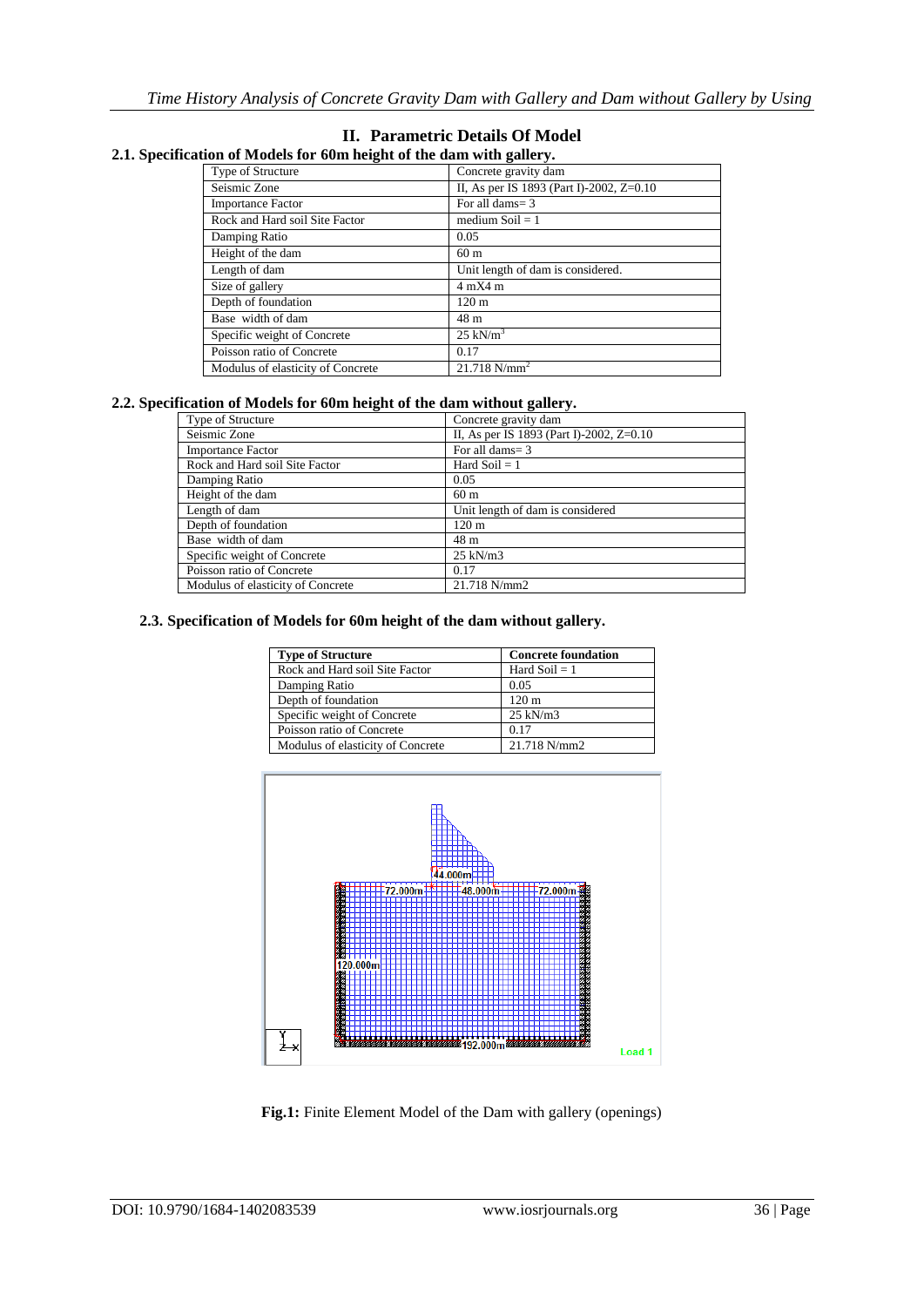

**Fig.2:** Finite Element Model of the Dam without gallery (openings)

## **III. Methodology**

This paper presents the dynamic time history analysis of a concrete gravity dam with gallery (i.e openings) and gravity dam without gallery (i.e openings) by using STAAD-PRO. A concrete gravity dam of heights 60 m, is prepared in STAAD-PRO to perform the time history analysis. Finite element has been widely used in the analysis of concrete gravity dams with a defined approach as presented in this paper. Time history is basically a method of seismic analysis for the simulation of an earthquake motion. It is an ultimate tool to study the dynamic response of a structure. In this paper stresses at heel and toe of Dam with gallery and Dam without galley are analyzed by Time history method for Various basic loads and load combinations according to IS 6512:1984.

#### **3.1 .Finite element modeling of the dam**

The dam body is modeled in STAAD pro using the solid isoparametric finite elements with eight nodes.as shown in above fig .1 and fig .2. Each node has three translational degrees of freedom. The stiffness matrix of the solid element is evaluated by numerical integration with eight Gauss – Legendre points. The dam is analyzed for several basic loads and load combinations possibly met with during its analysis. These are enlisted in table 1 below. The stresses induced are checked for all the combinations.

| Sr.No          | Basic loads and load combinations    |
|----------------|--------------------------------------|
|                | Self weight of dam (DL)              |
| $\overline{c}$ | Water pressure (WP)                  |
| 3              | Tail water pressure (TWP)            |
| 4              | Silt pressure (SP)                   |
| 5              | Uplift pressure (UP)                 |
| 6              | Earthquake pressure (EQL)            |
|                | Time history loads (TH)              |
| 8              | $(DL + WP+TWP + SP + UP + EOL + TH)$ |

**Table 1**: Basic loads and load combinations used during the analysis.

# **IV. Results And Discussion**

**Table 2**: Comparison of stresses between Dam with gallery and Dam without gallery

| Sr.            | output              | Solid centre stress             | Solid corner stress                |                                               |                                           |                                    |                              |
|----------------|---------------------|---------------------------------|------------------------------------|-----------------------------------------------|-------------------------------------------|------------------------------------|------------------------------|
| N <sub>0</sub> |                     | Normal<br>stress<br>in $N/mm^2$ | <b>Shear</b><br>stress<br>$N/mm^2$ | <b>Principal</b><br><b>stress</b><br>$N/mm^2$ | <b>Normal</b><br>stress<br>în<br>$N/mm^2$ | <b>Shear</b><br>stress<br>$N/mm^2$ | Principal<br>stress $N/mm^2$ |
|                | Dam with gallery    | $-28.626$                       | 14.517                             | $-25.073$                                     | $-24.940$                                 | 14.18                              | $-28.71$                     |
|                | Dam without gallery | $-35.527$                       | 18.469                             | $-28.996$                                     | $-32.337$                                 | 18.18                              | $-30.71$                     |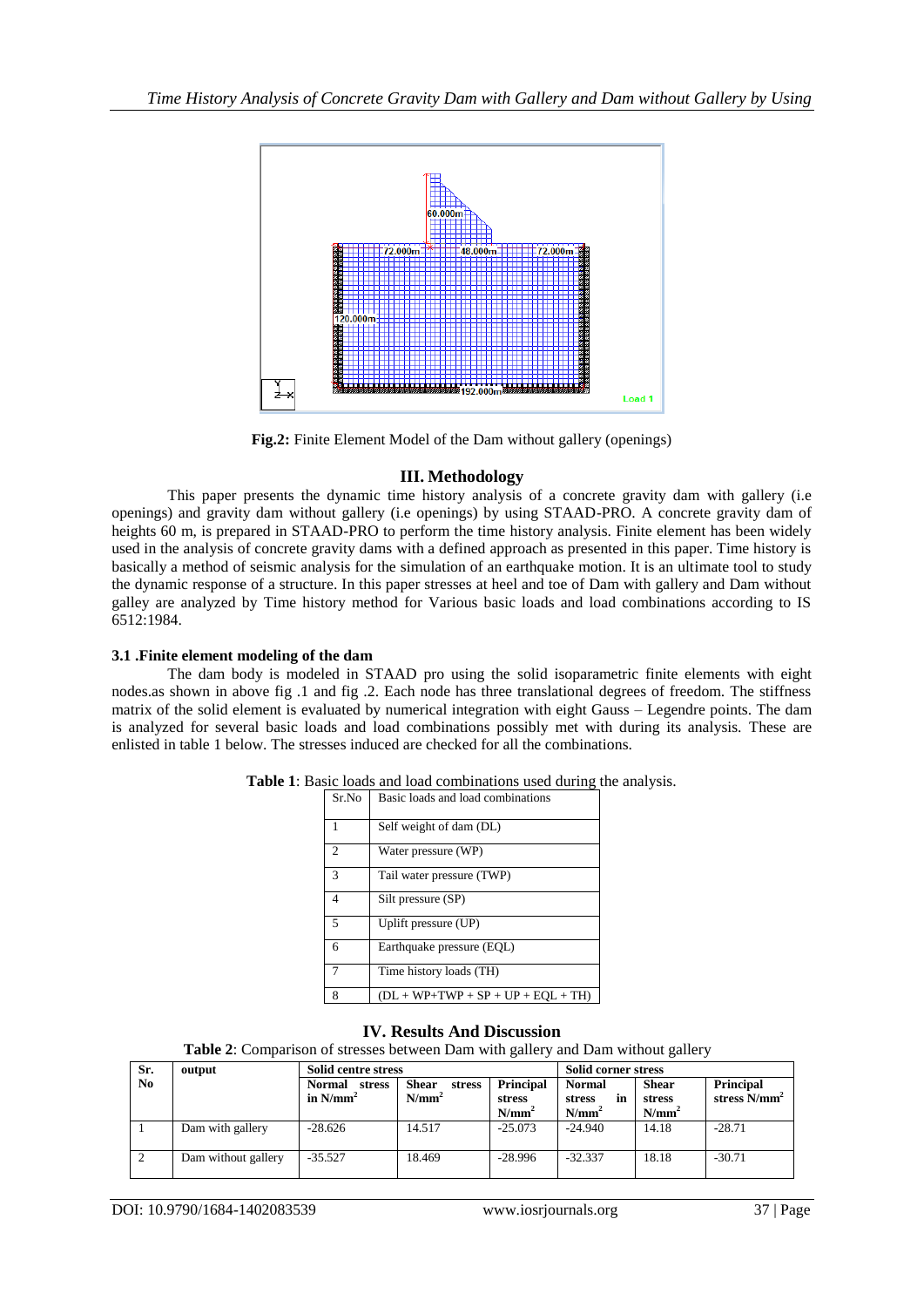#### **4.1 Response results of dam**

4.1.1. Model 1: Dam with gallery



**Fig.4:** Stress diagram for Dam with gallery

4.1.1. Model 2: Dam without gallery



**Fig.5**: Stress diagram for Dam without gallery

## **V. Conclusions**

The Conclusions from above study are as follows

- a) The compressive and tensile stresses at heel /toe of the Dam with gallery are less as compare to Dam without gallery.
- b) The main advantage is that stress variation through the dam body can be studied carefully and the slopes can be designed according to the stress pattern..
- c) From the response of dam we can conclude that there is effect in stress variation in the dam due to the construction of gallery.
- d) STAAD-PRO is the most convenient and less tedious for dynamic analyses and it provides a computing environment to investigate modelling assumptions and computational processes related to the static and seismic structural stability of gravity dams.